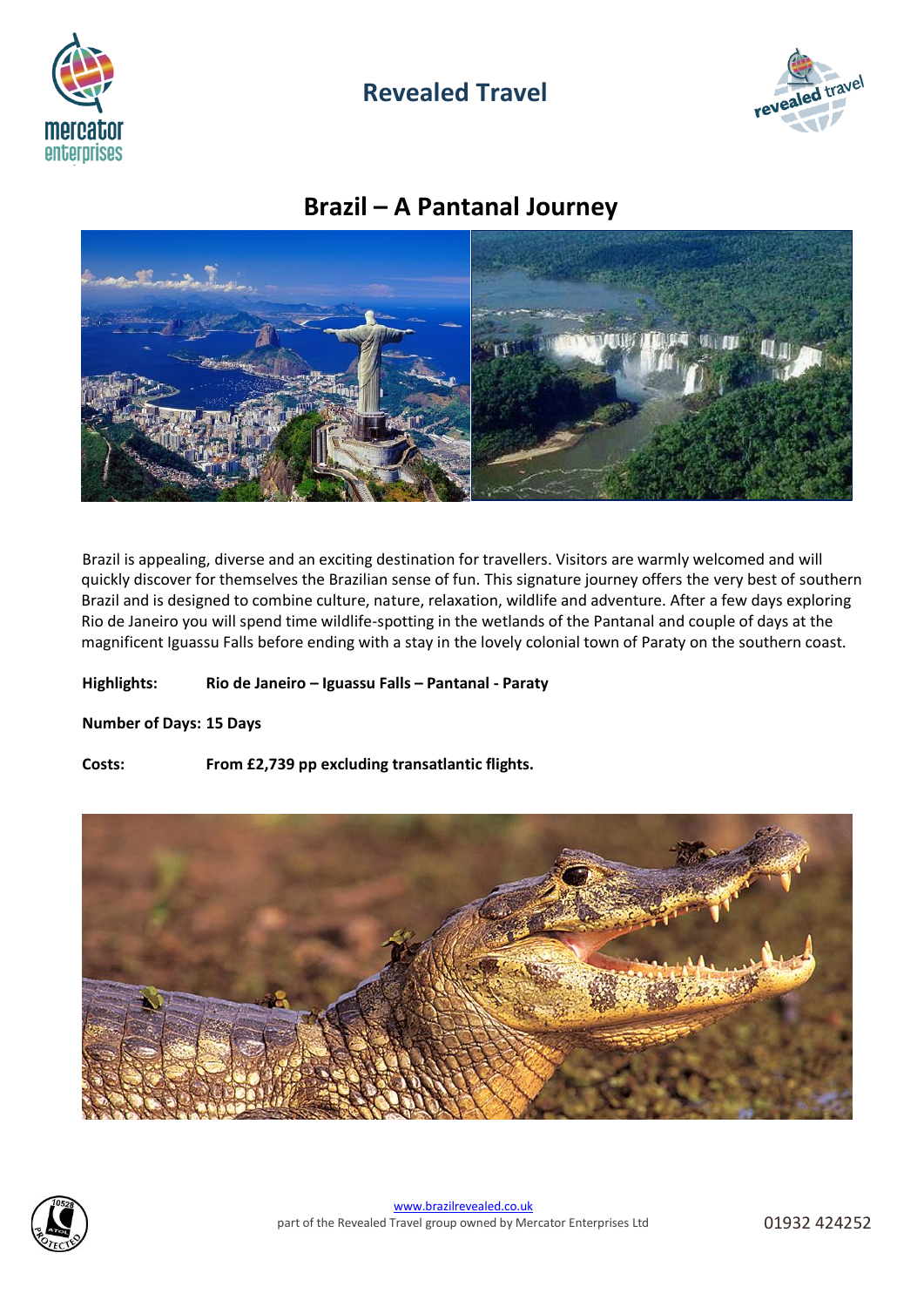## **Brazil Revealed: A Pantanal Journey**

**Highlights: Rio de Janeiro – Iguassu Falls – Pantanal - Paraty**

## **Days 1-4: Rio de Janeiro:**

- Day 1: Arrival transfer to your hotel; 3 nights' accommodation.
- Day 2: Excursions to Sugarloaf Mountain and to Corcovado Mountain.
- Day 3: Free day to explore Rio de Janeiro. Please contact us to arrange additional excursions.
- Day 4: Departure transfer to the airport in time for your flight to the Pantanal.

Rio de Janeiro has the most spectacular setting of all South American cities with an unbeatable combination of mountains, rainforests, lakes and miles of golden beaches. Rio de Janeiro is home to both samba and bossa nova and with their easy-going spirit and relaxed style you will find a warm welcome from locals, in true carioca style.

If you would like us to arrange other excursions or activities in Rio, such as a helicopter ride over the city, a tour of the Maracana stadium, a visit to a samba school to see rehearsals for carnivals, cooking lessons or a course on Brazilian cocktails please just let us know. During your stay we recommend a visit to the Museum of Tomorrow in the revitalized Docklands area of the city and to the Selaron Steps at Santa Teresa.

## **Days 4-6: Iguassu Falls:**

- Day 4: Arrival transfer from the airport to your hotel; 2 nights' accommodation.
	- Recommended tour: Brazil side of the Falls.
- Day 5: Excursion to the Argentine side of the Falls.
- Day 6: Transfer to the airport in time for your flight to Cuiaba or Campo Grande (depending on which lodge you are staying at).

The Iguassu Falls are truly one of the spectacular wonders of the natural world. They consist of 275 separate falls and form the border between Argentina and Brazil. Iguassu National Park is home to tapirs and capybaras as well as more than 1,000 types of butterflies and over 300 species of birds, including green woodpeckers, birds of prey, toucans and egrets.

A stay of two nights allows plenty of time to see the falls from both sides. It is easy enough to arrange additional excursions such as a helicopter flight over the falls or a boat trip locally. As an alternative to visiting the markets in nearby Paraguay, we recommend a visit to the Itapu Dam which produces enough hydroelectricity to power southern Brazil (including the mega-city of Sao Paulo) as well as the whole of Paraguay.

## **Days 6-10: Pantanal:**

- Day 6: Arrival transfer from Cuiaba or Campo Grande to your Pantanal Lodge; 3 nights' accommodation, all meals at the lodge are included.
- Days 7-8: The Pantanal Lodges tend to include some excursions (usually early morning and evening) • Additional excursions or special activities may incur extra costs locally.
	- Day 9: Departure transfer from your Pantanal lodge to Cuiaba or Campo Grande.
	- Overnight at a local hotel.
- Day 10: Transfer to the airport in time for your flight to Rio de Janeiro

The Pantanal is one of the world's greatest wildernesses right in the centre of South America, and combines elements of Amazon rainforest, Brazilian savannah and the Paraguayan Chaco. The Pantanal offers fantastic wildlife-spotting including your best chance to sight jaguar as well as giant anteater, capybara, tapir and a myriad of bird species. Your gateway to the Pantanal will either be Campo Grande or Cuiaba, depending on which lodge you are staying at.

## **Days 10-15: Paraty:**

- Day 10: Arrival transfer from Rio de Janeiro airport to Paraty.
- Day 11: Free day in Paraty.
- Day 12: Recommended excursion by boat in the bay of Ilha Grande.
- Day 13: Free day in Paraty.
- Day 14: Free day in Paraty.
- Day 15: Departure transfer to Rio de Janeiro airport in time for your flight home.

Paraty is a beautiful coastal town in the bay of Ilha Grande which was declared a UNESCO World Heritage Site in July 2019. Paraty is characterised by narrow streets, Portuguese colonial heritage, charming boutique hotels, fabulous restaurants and a wealth of art galleries. Vehicles are banned from the centre and passengers are advised to wear flat shoes to cope with the giant cobblestones. There are lovely beaches on nearby islands.